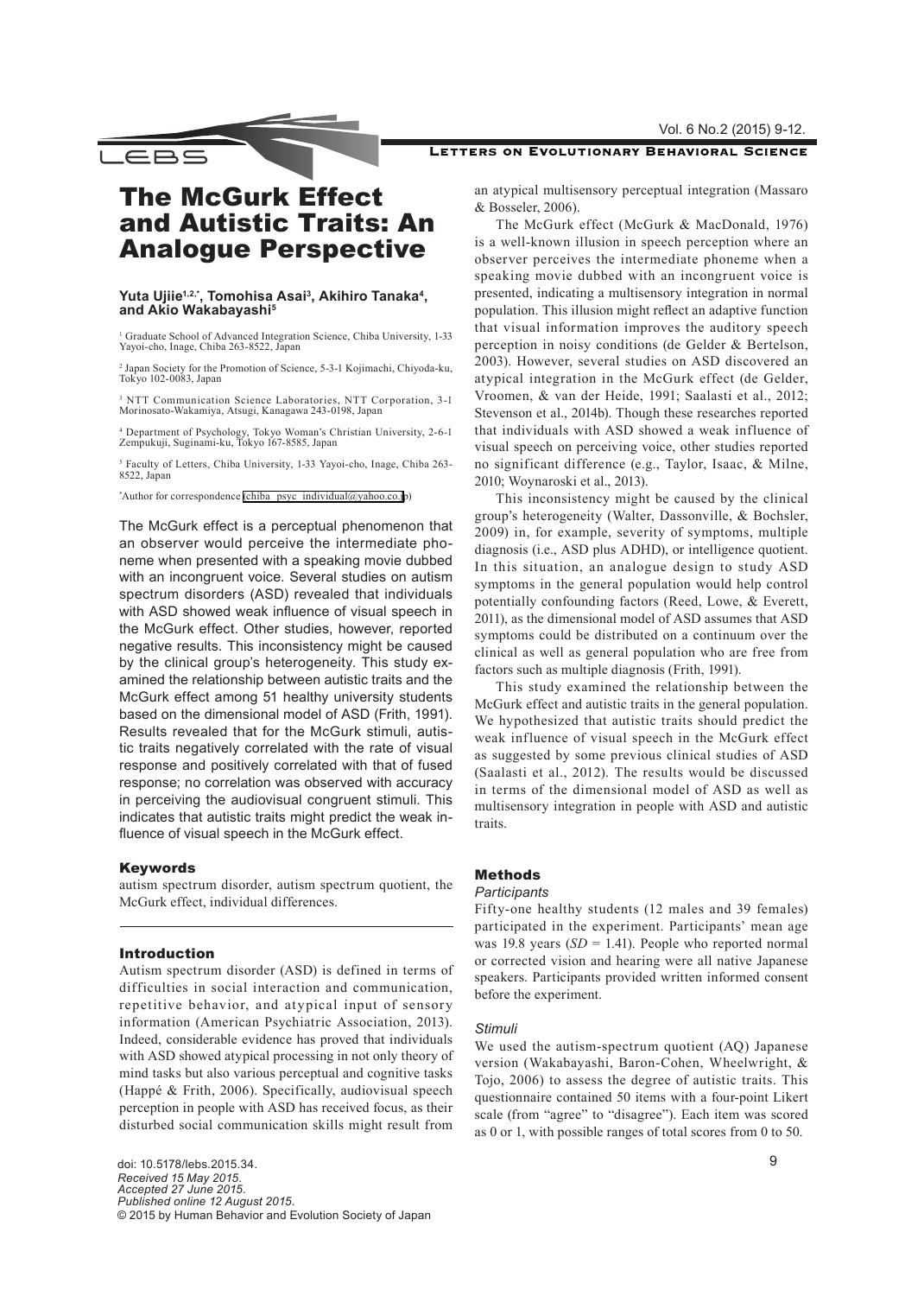As the McGurk stimuli, we used the combination of a voice (/pa/) and a movie (/ka/) (Sekiyama, 1994). The audiovisual congruent and incongruent stimuli were created from simultaneous audio and video recordings of six Japanese speakers' utterances (three females) for three syllables (/pa/, /ta/, and /ka/). The videos (640  $\times$  480 pixels, Cinepak Codec video compression, 29.97 frames/ s) were speakers' faces recorded using a digital video camera (HDR-A1J, Sony). The voices (digitized at 48 kHz, with a 16-bit quantization resolution) were collected using a condenser microphone (ECM-77B, Sony). These were combined and synchronized using Adobe Premiere Pro 2.0. A pink noise was added to the voices (the signal-noise ratio was 0 dB) to enhance the influence of visual speech on voice perception. The mean duration of the audiovisual stimuli was 933 ms.

There were 18 stimuli—three syllables derived from six speakers—in the congruent condition and six stimuli one combination (audio /pa/, visual /ka/) created for every six speakers—in the incongruent condition. A combination of a video (/pa/) and a voice (/ka/) was excluded, because the percept (/pka/) caused by this combination does not exist in Japanese native syllables. Therefore, incongruent stimuli were presented three times per block to match the number of congruent stimuli.

#### *Procedure*

The experiment was conducted using Hot Soup Processor Ver. 3.3 (Onion software). Participants were seated at a distance of approximately 50 cm from the CRT monitor (E193FPp, Dell), with a  $800 \times 600$  pixel screen resolution. A voice and pink noise were presented from a headphone (QuietComfort 2, BOSE) at approximately 70 dB SPL adjusted using a mixing console (MW8CX, YAMAHA). On each trial, a fixation point was displayed for 1,000 ms at the center of the monitor followed by either the congruent or incongruent stimulus. Then, a blank display was presented until participants indicated what they heard by pressing a key (/pa/, /ta/, or /ka/). The order of trials was randomized in each block. All participants completed the main session of three blocks after a practice session of six trials; subsequently, they completed the AQ.

#### **Results**

The mean accuracy in the congruent condition and mean response rate in the incongruent condition were summarized in Table 1. The mean accuracy in the congruent condition  $(M = .77)$  was higher than in the incongruent condition  $[M = .02, t(50) = 69.7, p = .00]$ . To examine the degree of visual influence on voice perception, we conducted a chi-square test for each response rate in the incongruent condition. Possible responses in the incongruent condition were of three types: audio response (/pa/ response), fused response (/ta/ response), and visual response (/ka/ response). Consequently, audio response (*M*  $= .02$ ) was observed less than fused response  $[M = .56; \gamma 2]$  $= 37.36, p < .01$ ] and visual response  $[M = .43; \chi^2 = 32.33, p$ < .01]. This indicates that the perception of an audio input was disrupted by a visual input under the incongruent audiovisual speech condition.

Then, to examine the relationship between task performances and AQ scores, we calculated Pearson's correlation coefficients (Table 1). The scores on the AQ ranged from 9 to 35 with a mean of 20.4 (*SD* = 6.59). No significant correlation was observed for the congruent condition [*r*(51) = −.17, *n. s.*]. Conversely, for the incongruent condition, a significant positive correlation between AQ scores and fused responses  $[r(51) = .55, p < .01]$  and a significant negative correlation between AQ scores and visual responses [ $r(51) = -0.53$ ,  $p < 0.01$ ] were found (Figure 1). These correlations suggest that individuals with high AQ showed less visual response and more fused response than individuals with low AQ in the incongruent condition.



**Figure 1.** Relationships between the AQ scores and each response rate in the incongruent condition  $(N = 51)$ .

Table 1. Mean, Standard deviations (SD), and correlations between the AQ scores and correct response rate in the congruent condition, and each response rate in the incongruent condition.

|                                               | Mean | SD. | Correlations with the AQ scores |
|-----------------------------------------------|------|-----|---------------------------------|
| Audiovisual congruent condition               |      |     |                                 |
| Correct response $(\frac{p}{a}, \frac{t}{a})$ |      | .06 | $-.17$                          |
| Audiovisual incongruent condition             |      |     |                                 |
| Audio response $(\gamma a)$                   | .02  | .03 | .02                             |
| Fused response (/ta/)                         | .56  | .14 | $.55**$                         |
| Visual response $(\frac{1}{ka})$              | .43  | .14 | $-53**$                         |

Note: N = 51. AQ = Autism-spectrum Quotient. Correct response (/pa/, /ta/, /ka/) = Mean correct responses for all stimuli in the congruent condition.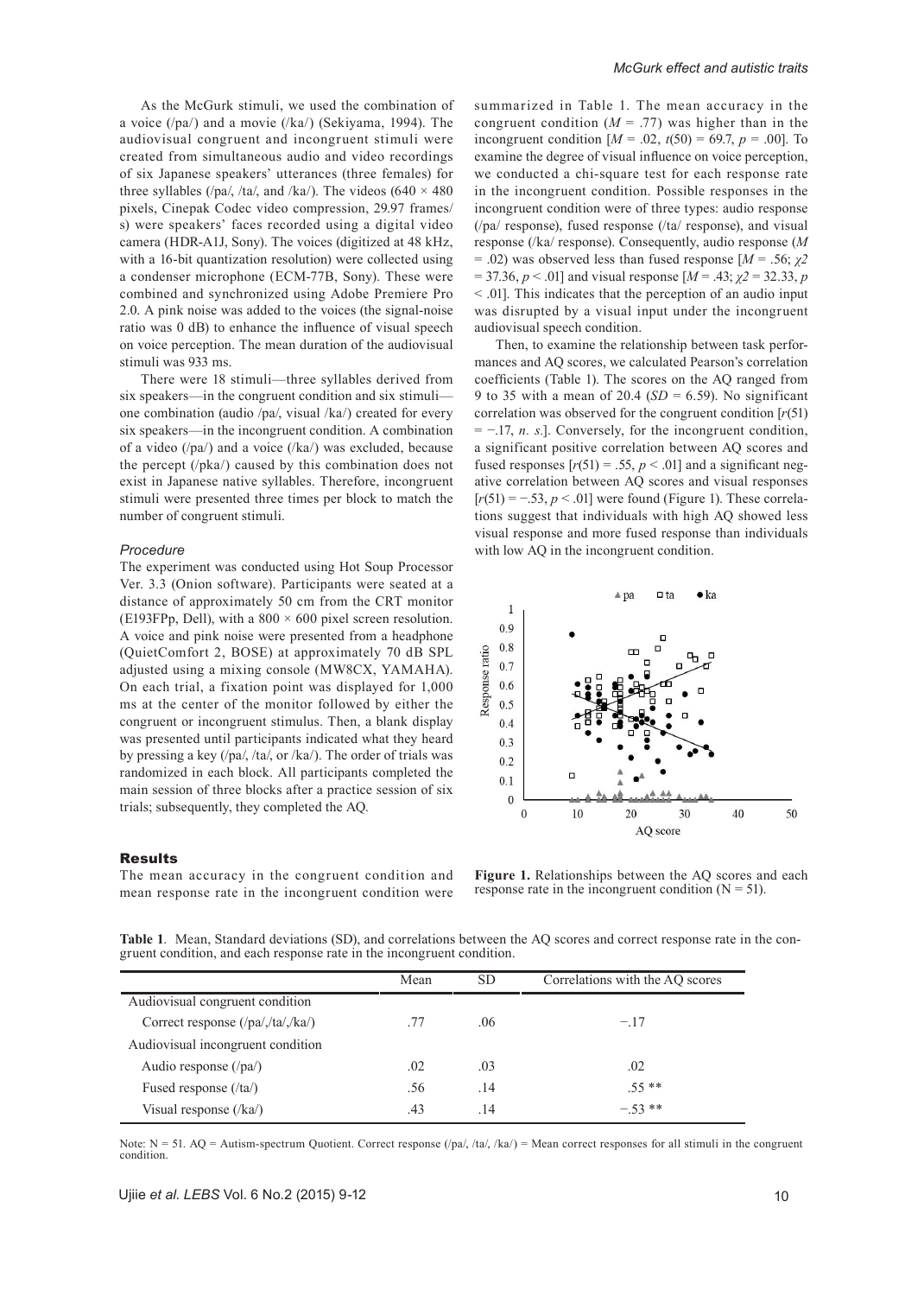#### **Discussion**

In this study, we found that autistic traits negatively correlated with visual responses and positively correlated with fused responses for McGurk stimuli. This indicates that autistic traits might predict the weaker influence of visual information in audiovisual speech perception, as the relationship between visual and fused responses was a trade-off. Less visual responses could produce more fused responses in the current experiment where the background noise was played; therefore, audio response was rare (Saalasti, Tiippana, Kätsyri, & Sams, 2011; Saalasti et al., 2012). This finding supports the previous studies concerning children with ASD (de Gelder et al., 1991; Stevenson et al., 2014b) and adults with ASD (Saalasti et al., 2012). As such people tend to show maladaptive behavior in social interaction, an atypical processing in audiovisual speech integration might underlie their disturbed social communication skills as suggested by Massaro and Bosseler (2006). Our results would have implications for the dimensional model of ASD where individuals with high autistic traits should have similar tendencies toward people with ASD—at least in audiovisual speech integration.

These results might reflect an atypical integration in general multisensory inputs in ASD. Further, an atypical integration in ASD has been reported in audiovisual temporal processing (Donohue, Darling, & Mitroff, 2012; Stevenson et al., 2014a). Stevenson et al. (2014a) revealed that among people with ASD, poor temporal acuity across vision and audition was related to the weakness of binding of auditory and visual speech in the McGurk effect, suggesting that deficits in low-level sensory processing lead to higher-order domains. Additionally, a weak integration in ASD has been reported in other multisensory integration, for example, in the rubber hand illusion that elicits integration of visual, tactile, and proprioceptive input (Paton, Hohwy, & Entricott, 2012). Palmer, Paton, Hohwy, and Entricott (2013) suggested that people with high AQ showed reduced illusion because they depend less on visual input than other sensory inputs. This is consistent with the result of a previous clinical study (Paton et al., 2012). These results indicate that the degree of autistic traits could predict the weak reliance of visual input when visual and other sensory inputs are incongruent. Further studies should examine whether the weak reliance of visual input is generally observed in multisensory integration.

Furthermore, the effect of other factors should be considered. For example, the role of visual attention modulates the likelihood of the McGurk effect (Tiippana, Anderson, & Sams, 2003). A dysfunction to control attention is included in ASD symptoms (Wakabayashi et al., 2006) and has been reported in several cognitive tasks (Happé & Frith, 2006). Therefore, future studies should examine the intervention of visual attention in individual differences of the McGurk effect.

## Acknowledgements

We thank all the students for voluntarily participating in our experiments. This study was supported by a Grant-in-Aid from the Japan Society for the Promotion of Science Fellows (Grant No. 26-8144).

## References

- American Psychiatric Association. (2013). Diagnostic and statistical manual of mental disorders (5th ed.). Washington, DC: American Psychiatric Pub.
- de Gelder, B., & Bertelson, P. (2003). Multisensory integration, perception, and ecological validity. Trends in Cognitive Sciences, 7, 460-467. [\(doi: 10.1016/](http://dx.doi.org/10.1016/j.tics.2003.08.014) [j.tics.2003.08.014](http://dx.doi.org/10.1016/j.tics.2003.08.014)).
- de Gelder, B., Vroomen, J., & van der Heide, L. (1991). Face recognition and lip-reading in autism. European Journal of Cognitive Psychology, 3, 69-86. [\(doi:](http://dx.doi.org/10.1080/09541449108406220)  [10.1080/09541449108406220](http://dx.doi.org/10.1080/09541449108406220)).
- Donohue, S. E., Darling, E. F., & Mitroff, S. R. (2012). Links between multisensory processing and autism. Experimental Brain Research, 222, 377-387. [\(doi:](http://dx.doi.org/10.1007/s00221-012-3223-4)  [10.1007/s00221-012-3223-](http://dx.doi.org/10.1007/s00221-012-3223-4)4)
- Frith, U. (1991). Autism and Asperger's syndrome. Cambridge: Cambridge University Press.
- Happé, F., & Frith, U. (2006). The weak coherence account: Detail-focused cognitive style in autism spectrum disorders. Journal of Autism and Developmental Disorders, 36, 5-25. [\(doi: 10.1007/s10803-005-0039-](http://dx.doi.org/10.1007/s10803-005-0039-0)0)
- Massaro, D. W., & Bosseler, A. (2006). Read my lips: The importance of the face in a computer-animated tutor for vocabulary learning by children with autism. Autism, 10, 495-510. [\(doi: 10.1177/136236130606659](http://dx.doi.org/10.1177/1362361306066599)9)
- McGurk, H., & MacDonald, J. (1976). Hearing lips and seeing voices. Nature, 264, 746-748. [\(doi:](http://dx.doi.org/10.1038/264746a0)  [10.1038/264746a0](http://dx.doi.org/10.1038/264746a0))
- Palmer, C. J., Paton, B., Hohwy, J., & Entricott, P. G. (2013). Movement under uncertainty: The effects of the rubber-hand illusion vary along the nonclinical autism spectrum. Neuropsychologia, 51, 1942-1951. [\(doi:](http://dx.doi.org/10.1016/j.neuropsychologia.2013.06.020)  [10.1016/j.neuropsychologia.2013.06.02](http://dx.doi.org/10.1016/j.neuropsychologia.2013.06.020)0)
- Paton, B., Hohwy, J., & Entricott, P. G. (2012). The rubber hand illusion reveals proprioceptive and sensorimotor differences in autism spectrum disorders. Journal of Autism and Developmental Disorders, 42, 1870-1883. [\(doi: 10.1007/s10803-011-1430-](http://dx.doi.org/10.1007/s10803-011-1430-7)7)
- Reed, P., Lowe, C., & Everett, R. (2011). Perceptual learning and perceptual search are altered in male university students with higher Autism Quotient scores. Personality and Individual Differences, 51, 732-736. [\(doi: 10.1016/j.paid.2011.06.016](http://dx.doi.org/10.1016/j.paid.2011.06.016))
- Saalasti, S., Kätsyri, J., Tiippana, K., Laine-Hernandez, M., von Wendt, L., & Sams, M. (2012). Audiovisual speech perception and eye gaze behavior of adults with Asperger syndrome. Journal of Autism and Developmental Disorders, 42, 1606-1615. [\(doi:](http://dx.doi.org/10.1007/s10803-011-1400-0)  [10.1007/s10803-011-1400-](http://dx.doi.org/10.1007/s10803-011-1400-0)0)
- Saalasti, S., Tiippana, K., Kätsyri, J., and Sams,M. (2011). The effect of visual spatial attention on audiovisual speech perception in adults with Asperger syndrome. Exp. Brain Res. 213, 283–290. [\(doi: 10.1007/s00221-](http://dx.doi.org/10.1007/s00221-011-2751-7) [011-2751-](http://dx.doi.org/10.1007/s00221-011-2751-7)7)
- Sekiyama, K. (1994). Difference in auditory-visual speech perception between Japanese and Americans: McGurk effect as a function of incompatibility. Journal of the Acoustical Society of Japan, 15, 143-158. [\(doi:](http://dx.doi.org/10.1250/ast.15.143)  [10.1250/ast.15.143](http://dx.doi.org/10.1250/ast.15.143))
- Stevenson, R. A., Siemann, J. K., Schneider, B. C., Eberly, H. E., Woynaroski, T. G., Camarata, S. M.,